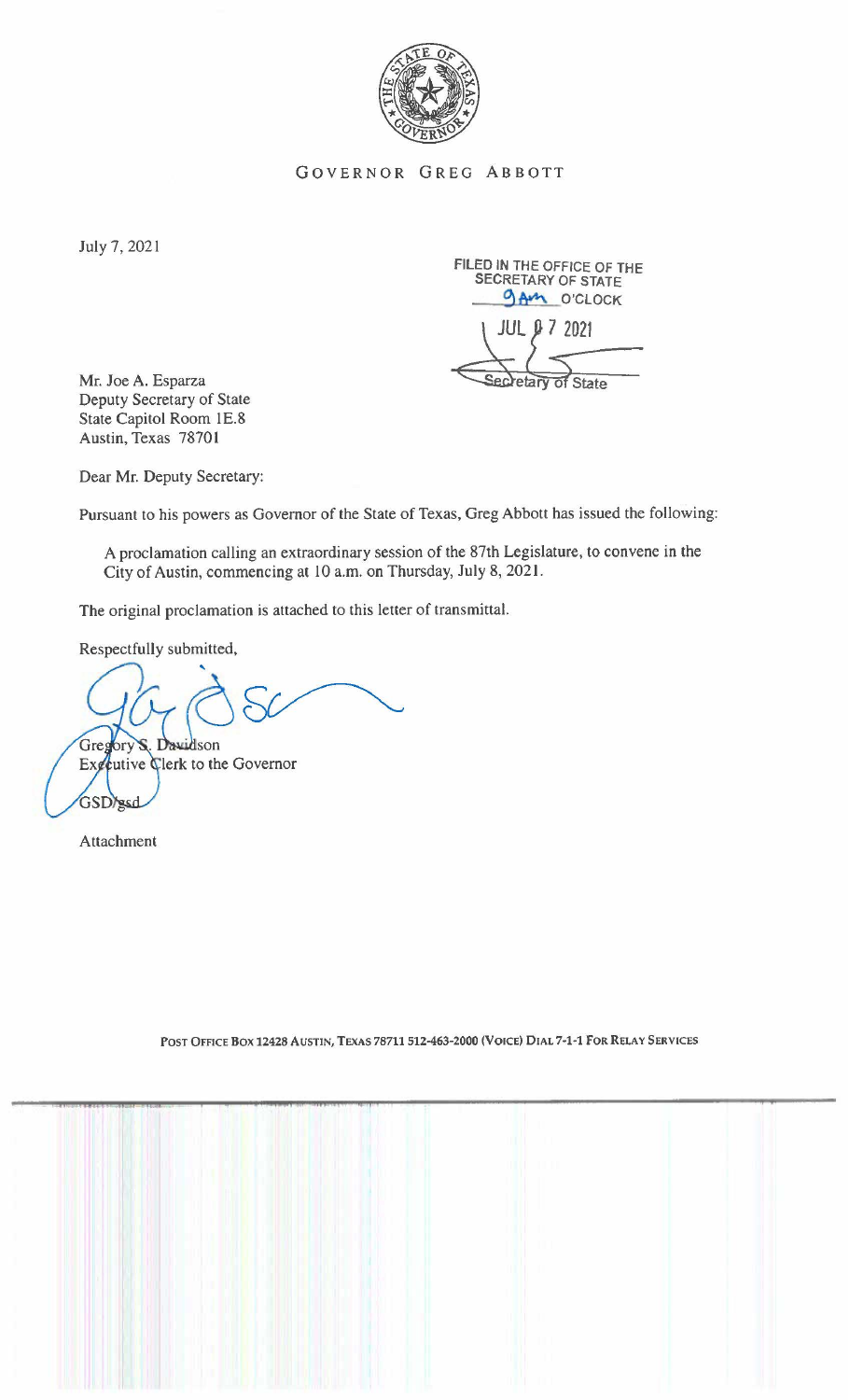## **PROCLAMATION BYTHE**  Governor of the State of Texas

**TO ALL TO WHOM THESE PRESENTS SHALL COME:** 

I, GREG ABBOTT, GOVERNOR OF THE STATE OF TEXAS, by the authority vested in me by Article III, Sections 5 and 40, and Article IV, Section 8 of the Texas Constitution, do hereby call an extraordinary session of the 87th Legislature, to convene in the City of Austin, commencing at 10:00 a.m. on Thursday, July 8, 2021, for the following purposes:

To consider and act upon the following:

Legislation reforming the bail system in Texas to protect the public from accused criminals who may be released on bail.

Legislation strengthening the integrity of elections in Texas.

Legislation providing funding to support law-enforcement agencies, counties, and other strategies as part of Texas' comprehensive border security plan.

Legislation safeguarding the freedom of speech by protecting social-media users from being censored by social-media companies based on the user's expressed viewpoints, including by providing a legal remedy for those wrongfully excluded from a platform.

Legislation providing appropriations to the Legislature and legislative agencies in Article X of the General Appropriations Act.

Legislation similar to Senate Bill 1109 from the 87th Legislature, Regular Session, requiring schools to provide appropriate education to middle- and high-school students about dating violence, domestic violence, and child abuse, but that recognizes the right of parents to opt their children out of the instruction.

Legislation identical to Senate Bill 29 as passed by the Texas Senate in the 87th Legislature, Regular Session, disallowing a student from competing in University Interscholastic League athletic competitions designated for the sex opposite to the student's sex at birth.

Legislation similar to Senate Bill 394 from the 87th Legislature, Regular Session, which prohibits people from providing abortion-inducing drugs by mail or delivery service, strengthens the laws applicable to the reporting of abortions and abortion complications, and ensures that no abortion-inducing drugs are provided unless there is voluntary and informed consent.

Legislation similar to House Bill 3507 from the 87th Legislature, Regular Session, relating to a "thirteenth check" or one-time supplemental payment of benefits under the Teacher Retirement System of Texas.

Legislation similar to House Bill 3979 concerning critical race theory as originally passed by the Texas Senate in the 87th Legislature, Regular Session.

> **FILEO IN THE OFFICE OF THE SECRETARY OF STATE**<br>**MM O'CLOCK**

> > JUL O 7 2021